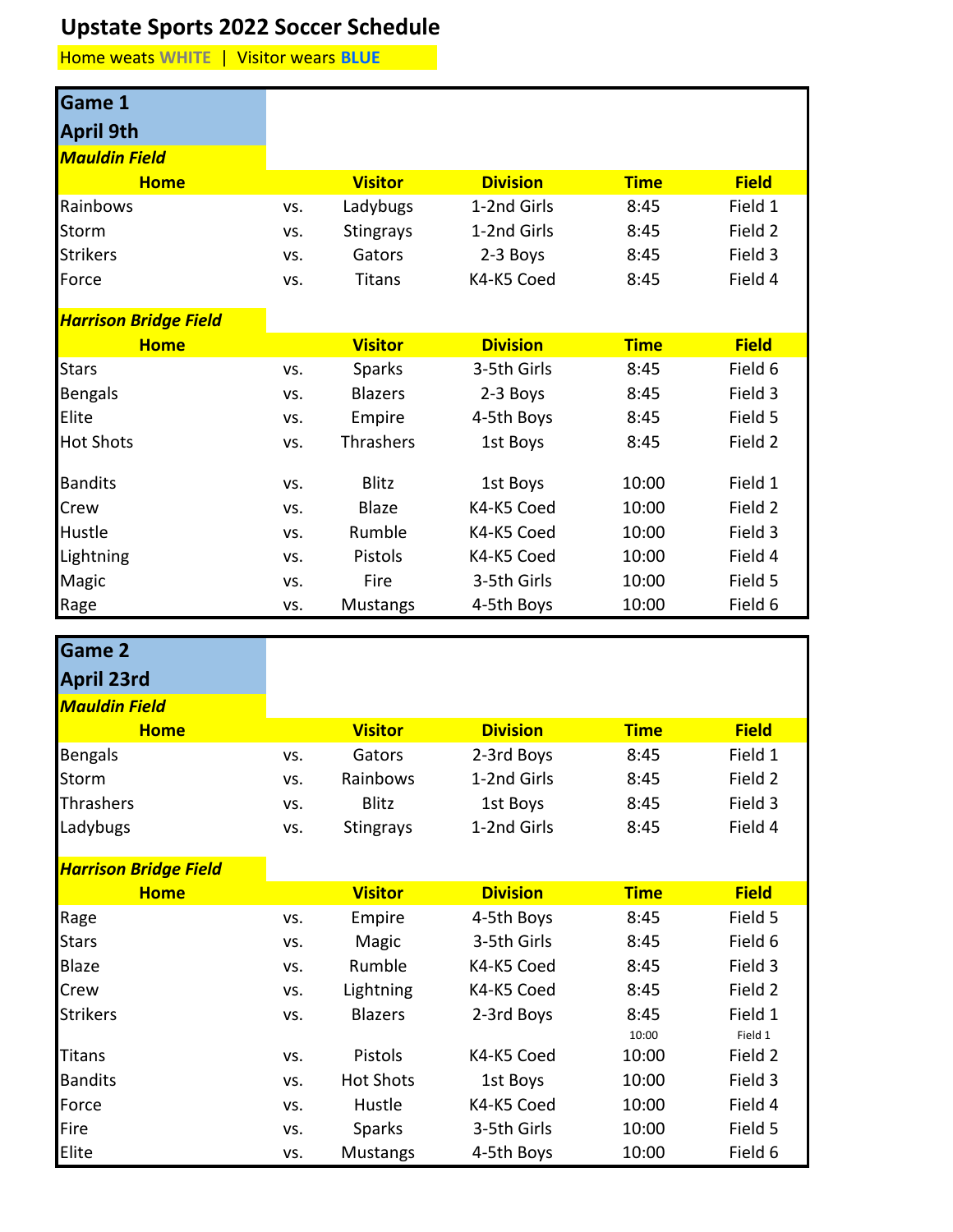| <b>Game 3</b>                |            |                                   |                          |                |                    |
|------------------------------|------------|-----------------------------------|--------------------------|----------------|--------------------|
| <b>April 30th</b>            |            |                                   |                          |                |                    |
| <b>Mauldin Field</b>         |            |                                   |                          |                |                    |
| <b>Home</b>                  |            | <b>Visitor</b>                    | <b>Division</b>          | <b>Time</b>    | <b>Field</b>       |
| <b>Strikers</b>              | VS.        | <b>Bengals</b>                    | 2-3 Boys                 | 8:45           | Field 1            |
| Thrashers                    | VS.        | <b>Bandits</b>                    | 1st Boys                 | 8:45           | Field 2            |
| <b>Blitz</b>                 | VS.        | <b>Hot Shots</b>                  | 1st Boys                 | 8:45           | Field 3            |
| <b>Storm</b>                 | VS.        | Ladybugs                          | 1-2 Girls                | 8:45           | Field 4            |
| <b>Harrison Bridge Field</b> |            |                                   |                          |                |                    |
| <b>Home</b>                  |            | <b>Visitor</b>                    | <b>Division</b>          | <b>Time</b>    | <b>Field</b>       |
| Magic                        | VS.        | <b>Sparks</b>                     | 3-5 Girls                | 8:45           | Field 5            |
| Rage                         | VS.        | Elite                             | 4-5 Boys                 | 8:45           | Field 6            |
| Lightning                    | VS.        | Force                             | K4-K5 Coed               | 8:45           | Field 3            |
| Rumble                       | VS.        | Titans                            | K4-K5 Coed               | 8:45           | Field 2            |
| <b>Blazers</b>               | VS.        | Gators                            | 2-3 Boys                 | 8:45           | Field 1            |
| Hustle                       | VS.        | <b>Blaze</b>                      | K4-K5 Coed               | 10:00          | Field 2            |
| Pistols                      | VS.        | Crew                              | K4-K5 Coed               | 10:00          | Field 3            |
| Rainbows                     | VS.        | <b>Stingrays</b>                  | 1-2 Girls                | 10:00          | Field 4            |
| <b>Stars</b>                 | VS.        | Fire                              | 3-5 Girls                | 10:00          | Field 5            |
| Empire                       | VS.        | <b>Mustangs</b>                   | 4-5 Boys                 | 10:00          | Field 6            |
|                              |            |                                   |                          |                |                    |
|                              |            |                                   |                          |                |                    |
| Game 4                       |            |                                   |                          |                |                    |
| May 7th                      |            |                                   |                          |                |                    |
| <b>Mauldin Field</b>         |            |                                   |                          |                |                    |
| <b>Home</b>                  |            | <b>Visitor</b>                    | <b>Division</b>          | <b>Time</b>    | <b>Field</b>       |
| Storm                        | VS.        | <b>Stingrays</b>                  | 1-2 Girls                | 8:45           | Field 1            |
| Strikers                     | VS.        | Gators                            | 2-3 Boys                 | 8:45           | Field 2            |
| Rumble<br>Crew               | VS.<br>VS. | Lightning<br>Force                | K4-K5 Coed<br>K4-K5 Coed | 8:45<br>8:45   | Field 3<br>Field 4 |
|                              |            |                                   |                          |                |                    |
| <b>Harrison Bridge Field</b> |            |                                   |                          |                |                    |
| <b>Home</b>                  |            | <b>Visitor</b>                    | <b>Division</b>          | <b>Time</b>    | <b>Field</b>       |
| Fire                         | VS.        | Magic                             | 3-5 Girls                | 8:45           | Field 5            |
| Empire                       | VS.        | Elite                             | 4-5 Boys                 | 8:45           | Field 6            |
| <b>Bandits</b>               | VS.        | Blitz                             | 1st Boys                 | 8:45           | Field 3            |
| <b>Titans</b><br>Pistols     | VS.<br>VS. | Hustle<br>Blaze                   | K4-K5 Coed<br>K4-K5 Coed | 8:45<br>8:45   | Field 2<br>Field 1 |
|                              |            |                                   |                          |                |                    |
| Ladybugs                     | VS.        | Rainbows                          | 1-2 Girls                | 10:00          | Field 2            |
| Thrashers                    | VS.        | <b>Hot Shots</b>                  | 1st Boys                 | 10:00          | Field 3            |
| Bengals<br>Rage              | VS.<br>VS. | <b>Blazers</b><br><b>Mustangs</b> | 2-3 Boys<br>4-5 Boys     | 10:00<br>10:00 | Field 4<br>Field 5 |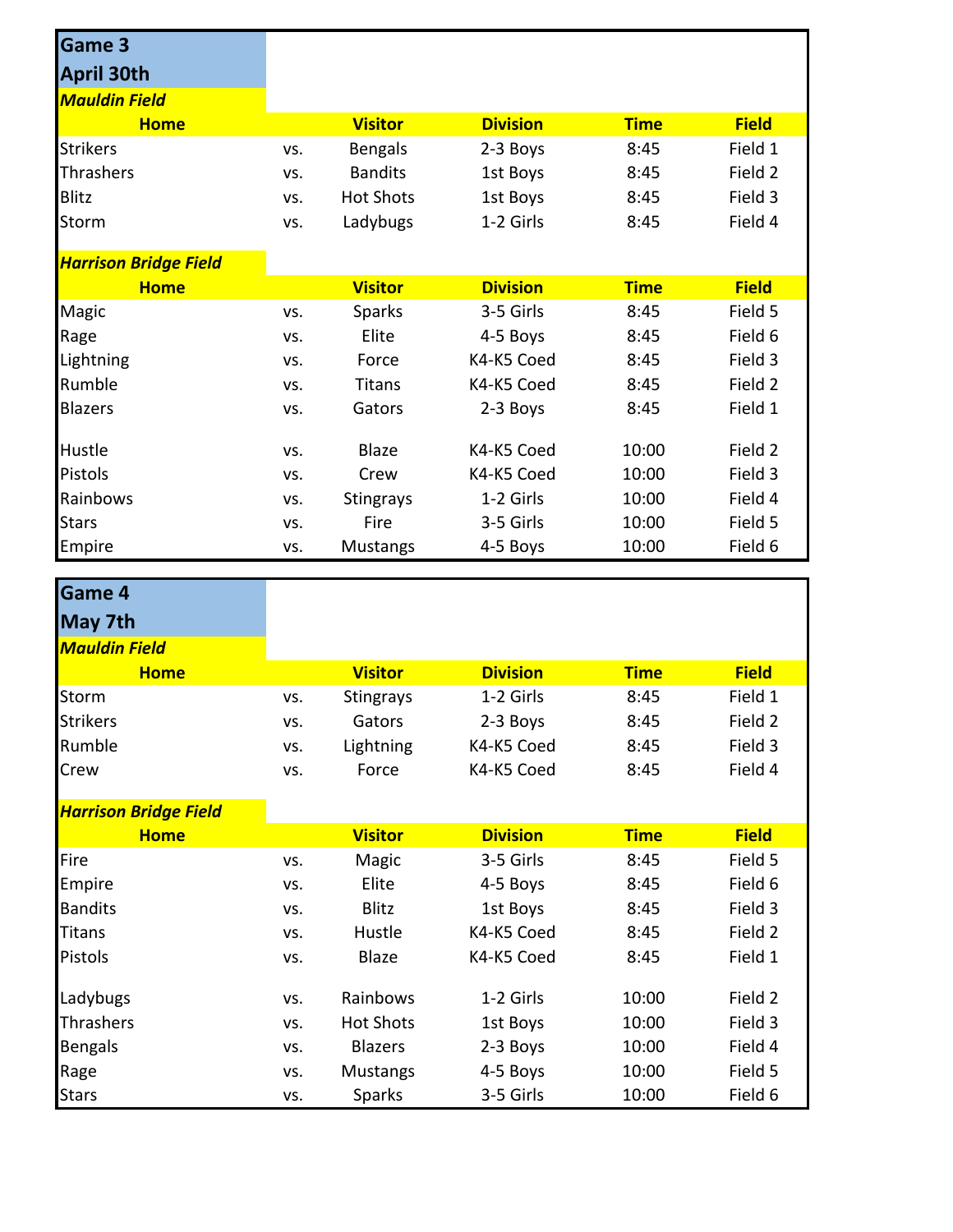| <b>Game 5</b>                |            |                      |                           |              |                    |
|------------------------------|------------|----------------------|---------------------------|--------------|--------------------|
| May 14th                     |            |                      |                           |              |                    |
| <b>Mauldin Field</b>         |            |                      |                           |              |                    |
| <b>Home</b>                  |            | <b>Visitor</b>       | <b>Division</b>           | <b>Time</b>  | <b>Field</b>       |
| <b>Stingrays</b>             | VS.        | Ladybugs             | 1-2 Girls                 | 8:45         | Field 2            |
| <b>Hot Shots</b>             | VS.        | <b>Bandits</b>       | 1st Boys                  | 8:45         | Field 3            |
| <b>Blitz</b>                 | VS.        | Thrashers            | 1st Boys                  | 8:45         | Field 4            |
|                              |            |                      |                           |              |                    |
| <b>Harrison Bridge Field</b> |            |                      |                           |              |                    |
| <b>Home</b>                  |            | <b>Visitor</b>       | <b>Division</b>           | <b>Time</b>  | <b>Field</b>       |
| Empire                       | VS.        | Rage<br><b>Stars</b> | 4-5 Boys<br>3-5 Girls     | 8:45<br>8:45 | Field 5<br>Field 6 |
| Magic<br>Lightning           | VS.        | Titans               | K4-K5 Coed                | 8:45         | Field 3            |
| Pistols                      | VS.        | Rumble               | K4-K5 Coed                | 8:45         | Field 2            |
| Gators                       | VS.        |                      |                           | 8:45         | Field 1            |
|                              | VS.        | <b>Bengals</b>       | 2-3 Boys                  |              |                    |
| Rainbows                     | VS.        | Storm                | 1-2 Girls                 | 10:00        | Field 1            |
| Hustle                       | VS.        | Crew                 | K4-K5 Coed                | 10:00        | Field 2            |
| <b>Blazers</b>               | VS.        | <b>Strikers</b>      | 2-3 Boys                  | 10:00        | Field 3            |
| Blaze                        | VS.        | Force                | K4-K5 Coed                | 10:00        | Field 4            |
| <b>Sparks</b>                | VS.        | Fire                 | 3-5 Girls                 | 10:00        | Field 5            |
| <b>Mustangs</b>              | VS.        | Elite                | 4-5 Boys                  | 10:00        | Field 6            |
|                              |            |                      |                           |              |                    |
| Game 6                       |            |                      |                           |              |                    |
|                              |            |                      |                           |              |                    |
| Monday May 16th              |            |                      |                           |              |                    |
| <b>Harrison Bridge Field</b> |            |                      |                           |              |                    |
| <b>Home</b>                  |            | <b>Visitor</b>       | <b>Division</b>           | <b>Time</b>  | <b>Field</b>       |
| Gators                       | VS.        | <b>Blazers</b>       | 2-3rd Boys                | 6:30         | Field 2            |
| Hustle                       | VS.        | Lightning            | K4-K5 Coed                | 6:30         | Field 3            |
| <b>Hot Shots</b>             | VS.        | <b>Blitz</b>         | 1st Boys                  | 6:30         | Field 4            |
| Fire                         | VS.        | <b>Stars</b>         | 3-5th Girls               | 6:30         | Field 5            |
| <b>Sparks</b>                | VS.        | Magic                | 3-5th Girls               | 6:30         | Field 6            |
| <b>Tuesday May 17th</b>      |            |                      |                           |              |                    |
| <b>Harrison Bridge Field</b> |            |                      |                           |              |                    |
| <b>Home</b>                  |            | <b>Visitor</b>       | <b>Division</b>           | <b>Time</b>  | <b>Field</b>       |
| <b>Bandits</b>               | VS.        | Thrashers            | 1st Boys                  | 6:30         | Field 1            |
| <b>Bengals</b>               | VS.        | <b>Strikers</b>      | 2-3rd Boys                | 6:30         | Field 2            |
| <b>Titans</b>                | VS.        | <b>Blaze</b>         | K4-K5 Coed                | 6:30         | Field 3            |
|                              |            |                      |                           |              |                    |
| <b>Thursday May 19th</b>     |            |                      |                           |              |                    |
| <b>Harrison Bridge Field</b> |            |                      |                           |              |                    |
| <b>Home</b>                  |            | <b>Visitor</b>       | <b>Division</b>           | <b>Time</b>  | <b>Field</b>       |
| Crew                         | VS.<br>VS. | Rumble<br>Storm      | K4-K5 Coed<br>1-2nd Girls | 6:30<br>6:30 | Field 1<br>Field 2 |
| Ladybugs                     | VS.        | Pistols              | K4-K5 Coed                | 6:30         | Field 3            |
| Force                        | VS.        | Rainbows             | 1-2nd Girls               | 6:30         | Field 4            |
| <b>Stingrays</b><br>Elite    | VS.        | Rage                 | 4-5 Boys                  | 6:30         | Field 5            |